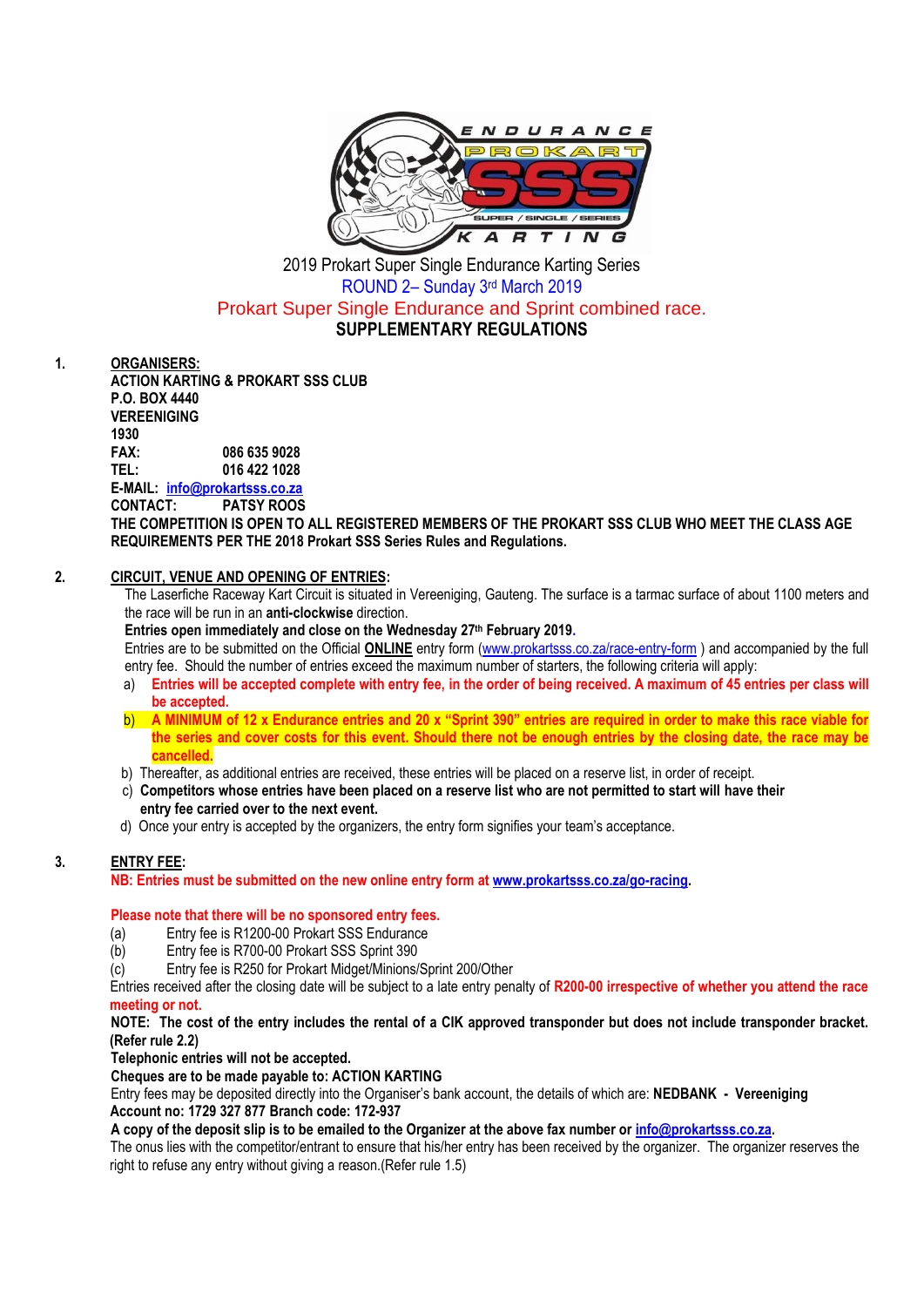## **4. TRAILERS:**

Trailers are to be removed from the pit area after offloading; teams are requested to leave their pit areas clean at the end of the race. (Refer rule 10.7)

## **5. DOCUMENTATION AND SCRUTINEERING:**

Documentation will be held on race day as per the programme published and will be in the documentation timing control room. Pre-event scrutinizing will take place on race day as per the programme for the day. Racing will commence as per the programme for the day.

# **6. PROGRAMME OF EVENTS:**

The Program of Events will be published at a later date, but will form part of these supplementary regulations (Refer rule 9.1 & 9.2).

## **7. FORMAT FOR THE DAY:**

Starting order for all classes will be on track based on fastest qualifying laptime.

**Prokart SSS Endurance Class**: 1 x 4h45 heat with 5 driver changes. No driver may drive for more than 100 minutes for the day. **Prokart Sprint 390 Class:** 4 x 25 minute heats – No driver changes **Prokart Sprint 200 Class**: 3 x 12 minute heats **Prokart Midgets Class**: 3 x 12 minute heats **Prokart Minion Class**: 3 x 10 minute heats

## **8. DRIVER'S BRIEFING:**

Driver's Briefing will take place in the Documentation Room. Please refer to the programme of events for the exact time.

#### **9. STARTING PROCEDURE:**

Start Procedure in all heats will be standing starts. For the combined race, Heat 1 Endurance and Heat 2 Sprint 390, the grid will be combined. For the combined race Endurance Heat 2 and Sprint 390 Heat 3, it will require that Sprint line up in front and Endurance lines up behind Sprint and once the first class pulls away, the next class will be released after 25-30 seconds.

Karts must be formed up on the dummy grid in the pits in correct grid position at least 10 minutes before the race in progress finishes. Karts not formed up on the dummy grid in correct grid position will start from the back of the grid.

#### **10. END OF THE RACE:**

The end of the race will be signified by the waving of the chequered flag.

# **11. PARC FERME:**

All Competitors who have completed 2/3 of their race distance/time are classified as finishers and, unless otherwise directed by the Clerk of Course, are therefore required to bring their karts to the Parc Ferme immediately **after each heat**. The Organizer reserves the right to impound and examine any kart at their discretion. **NB: Only the driver completing the race is allowed in Parc Feme. No other team members are allowed in Parc Ferme. Penalty for infringement: Disqualification.**

## **12. PRIZEGIVING:**

The prize giving will take place in the Bar area as soon as possible following the race and after results become final.

#### **13. TIMING TRANSPONDERS:**

Timing transponders are to be returned to the relevant timekeeping official prior to that official leaving the circuit. Should transponders not be returned on Race day, they are to be returned by hand or via courier to Patsy Roos (016 422 1028) and an amount of R300 will be levied on the team. No further transponders will be issued before the outstanding transponder is returned and the levy paid. (Refer rule 10.10).

#### **15. PROTECTIVE CLOTHING:**

Refer rule 1.14.

- **16. PIT STOPS, REFUELLING AND DRIVER CHANGES:**
- Refer to part 11 &12 of the rules.

# **17. PENALTIES AND PROTESTS:**

- Refer Penalty Schedule and Rule 13 of the rules.
- **19. GENERAL:** Please refer to the rules for minimum weights (2018 Prokart Super Single Technical Regulations Rev 2). Use of Race Monitor for positions and lap times.
- **20. OFFICIALS OF THE MEETING:** The following individuals are appointed race officials for the day.

Organiser: Action Karting Treasurer: Patsy Roos Race Secretary: Chrizelle Sheppard Chief Marshal: Craig Rogers Marshals: VKC Karting Marshals Clerk of the Course: Robert Fouche Chief Medical Officer: T.B.A Time Keeper: Brett Spiers